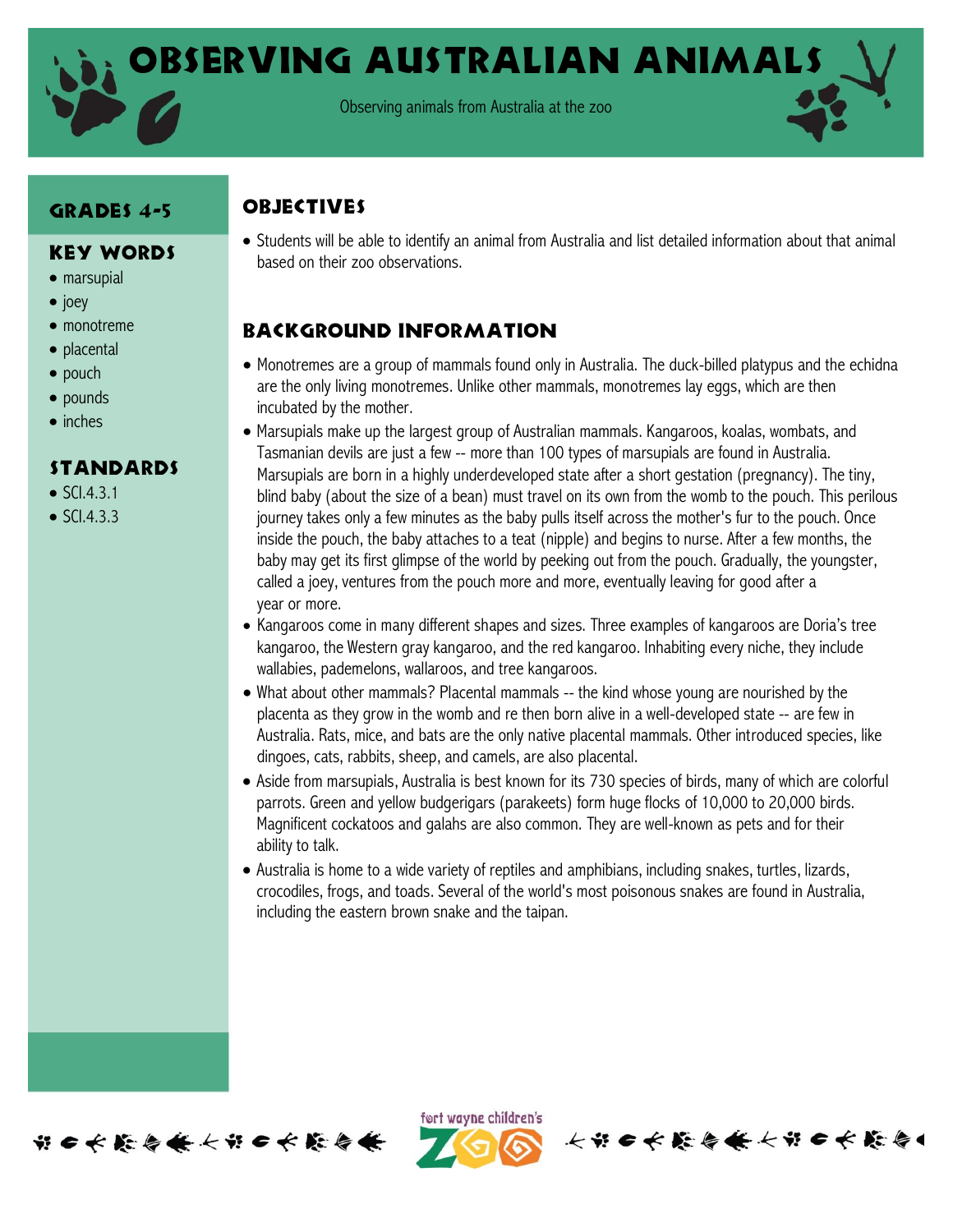

### **PROCEDURE**

- When at the zoo, give each student the provided worksheet.
- Have each student choose an animal in Australia and fill in the blanks on the worksheet with information about their chosen animal.

## Recommended assessment

- Check to make sure all information was filled out.
- Have students compare their animal with their neighbor's animal.

# Teacher hints

• Note that the student worksheet has two pages.





长节日长能与长长节日长能与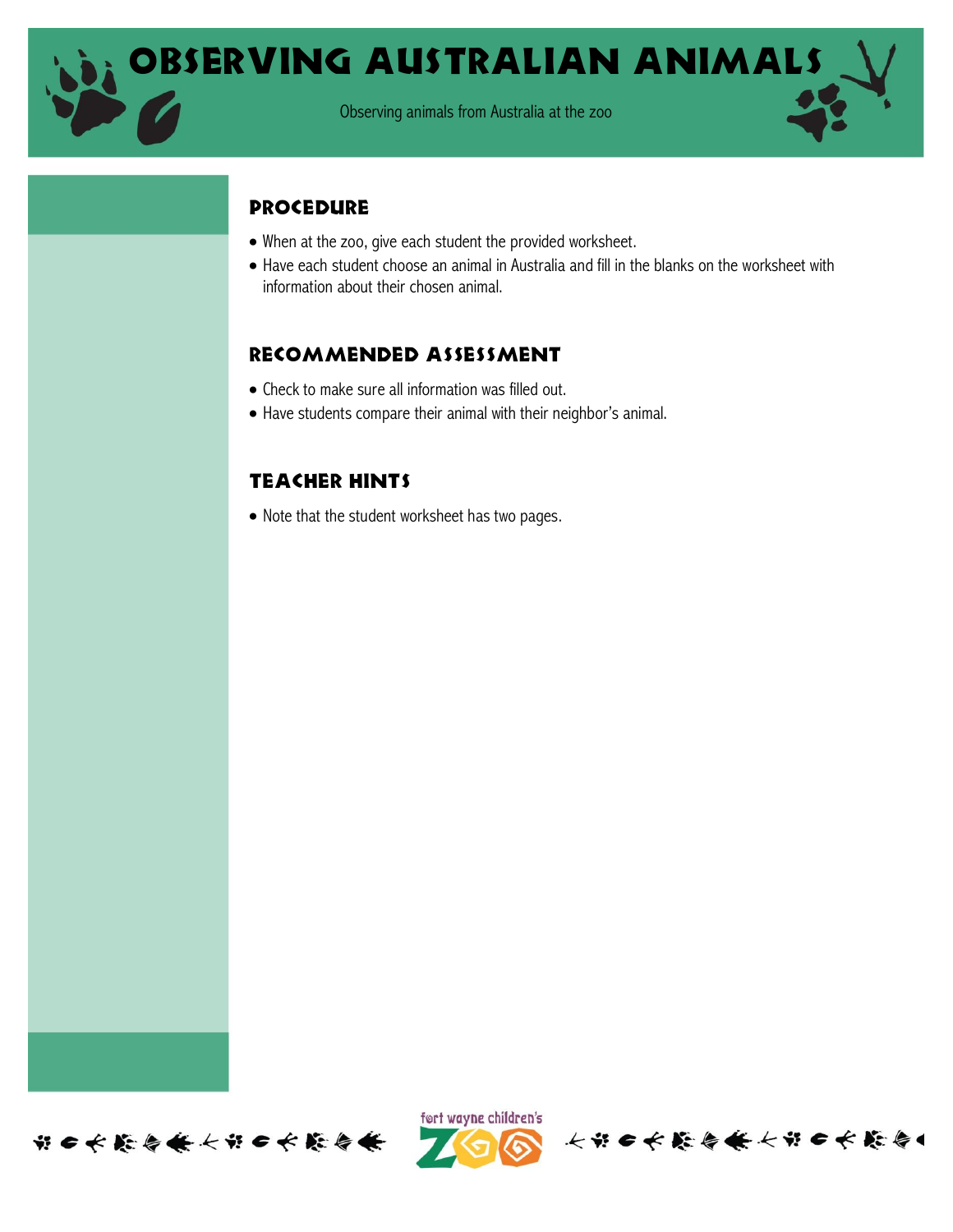

Name

My animal is  $\Box$ 

Find your animal. Use all your senses to answer these questions:

- 1. Sketch your animal carefully on a blank page.
- 2. Guess how much your animal weighs (in pounds):
- 3. Guess how long or tall your animal is (in inches):
- 4. How does the animal move from place to place?
- 5. How many arms, legs, wings, fins, or other structures?
- 6. Compare the front and back legs.

第二大能与长大第二大能与

- 7. How many toes on each foot? Does it have toenails?
- 8. Observe the animal for 10 minutes. Make a check mark each time it does one of the following:

| Walks         |               | Runs          | Lies Down | Eats            |
|---------------|---------------|---------------|-----------|-----------------|
| <b>Drinks</b> | Grooms Itself | Grooms Others | Yawns     | Looks at People |
|               |               |               |           |                 |

fort wayne children's

长节6长能会长长节6长能会